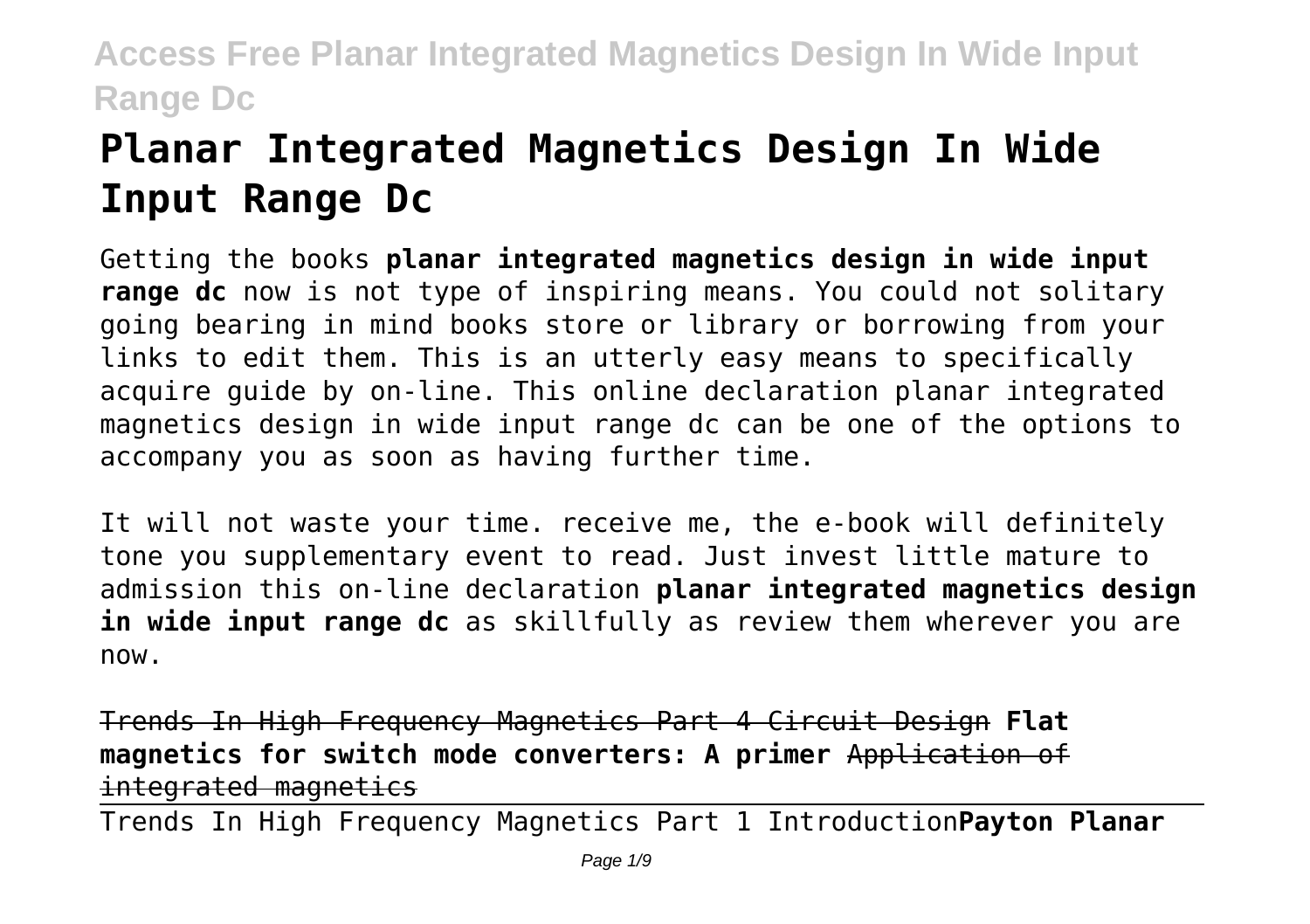#### Webinar #7 Survey of Planar Transformer

PaytonTechV1Review

PaytonPlanarMagnetics.mp4Buck converter - Planar Inductor in Maxwell Magnetics Essentials Aerospace Planar Transformers for Switch-Mode Power Supplies

Parasitic capacitance in magnetic devices and Tesla's patent US512340: First integrated magnetics?Inductors and Inductance **Pyramid Magnets - Focusing Flux to a Point** CMR Demos Its Printed Polarity **Magnets** 

[ e - Learning ] Resonance Half Bridge Converter - Basics of Switching Power Supplies (7)*How to Make Custom Magnets A Day in the Life of a Sprint RF Engineer The Unique Challenge of Analog Design* High Efficiency Magnetic For LLC Topology | Precision, Inc. **Hew** electrical transformer design with no core losses Switch Mode Transformers | High Frequency Power Optimized Design of Integrated PCB-Winding Transformer for MHz LLC Converter Amateur General Lesson 7.1B, Antenna Basics (G27B) Inductors: MTPL Hybrid Planar Transformers for Switch Mode Power Supply Applications **Standex Planar Transformers TechTalk with Tom Griffin** Payton Planar Magnetics ltd overview Chris Gammell - Gaining RF Knowledge: An Analog Engineer Dives into RF Circuits APEC 2019: Advantages of flat inductors and transformers with Premiere Magnetics **3D Integrated POL Module with** Page 2/9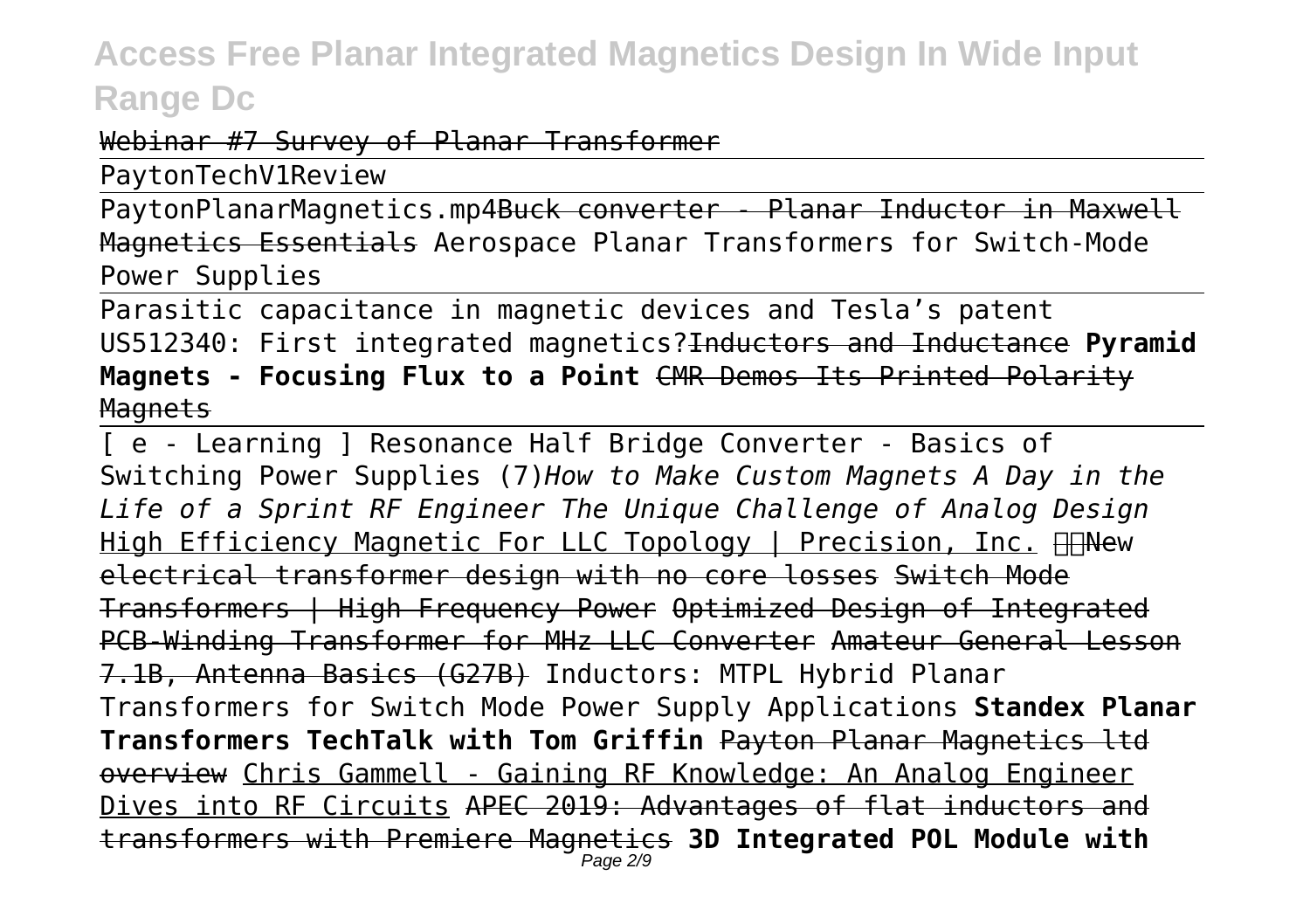#### **PCB Embedded Inductor Substrate - Yipeng Su** Planar Integrated Magnetics Design In

PCB Layout Design. PCB Layout & Hardware Design Service. To address an ever-increasing demand for more power in less space, designers are turning to Planar Magnetics as an attractive alternative to conventional core shapes where low-profile magnetic devices are required. These devices provide functions critical to the effective operation of dc-dc converters and have a greater consistency of performance than traditionally wound devices.

Introduction to Planar Magnetic PCB Design | TERRATEL Planar integrated magnetics design in wide input range DC-DC converter for fuel cell application Abstract: In the most power electronics converters, the overall volume is mainly determined by the number of parts and the size of passive components. Integrated magnetics and planar magnetics techniques therefore have been an excellent option in ...

Planar integrated magnetics design in wide input range DC ... Planar Integrated Magnetics Design in Wide Input Range DC-DC Converter for Fuel Cell Application Ziwei Ouyang1, Zhe Zhang1, Ole C. Thomsen1, Michael A. E. Andersen1, Ole Poulsen2, and Thomas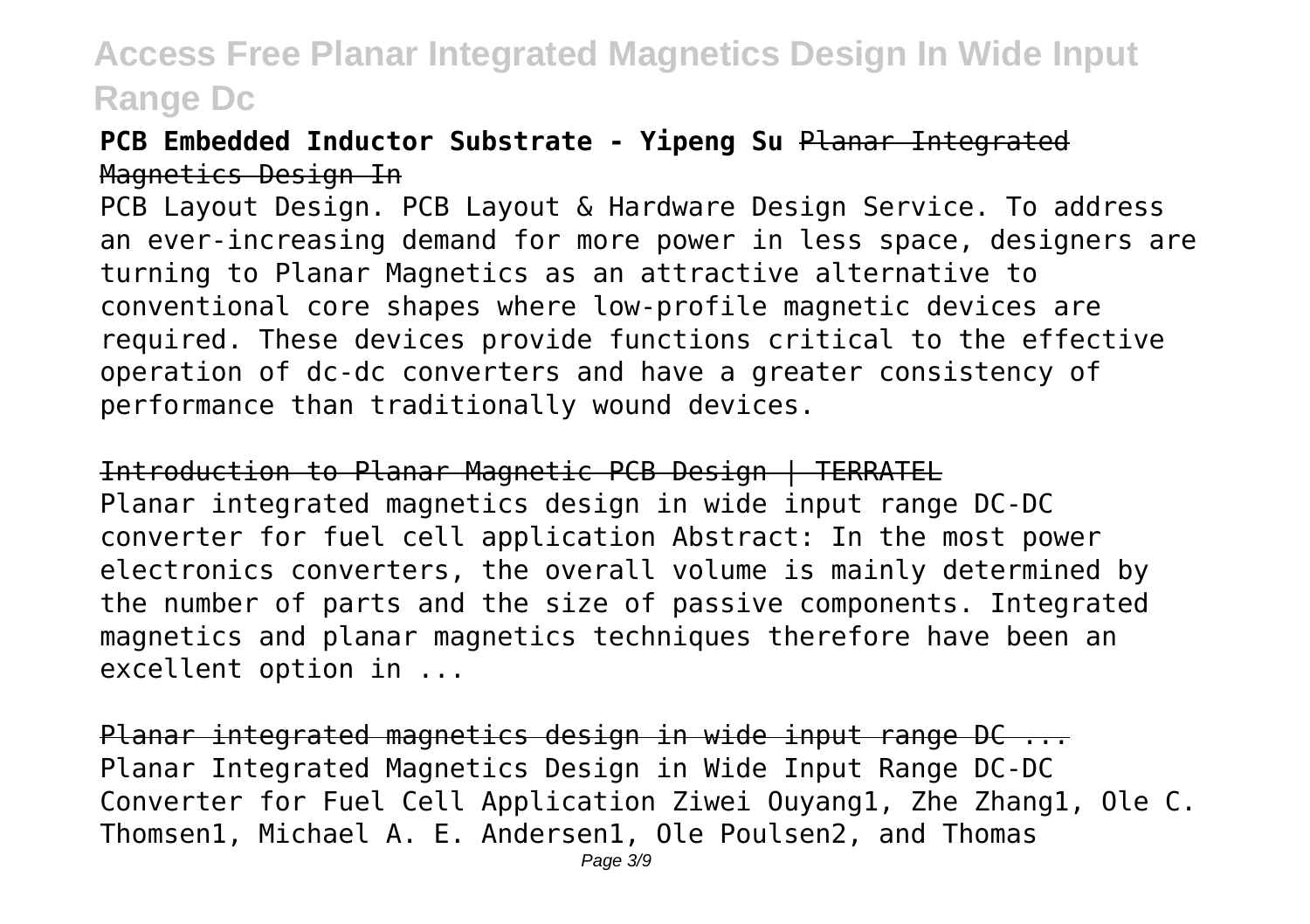Björklund2 1. Department of Electrical Engineering, 2.

Planar integrated magnetics design in wide input range DC ... Modeling and Design of Planar Integrated Magnetic Components. by. Shen Wang Dr. Dushan Boroyevich, Co-Chair Dr. W. G. Odendaal, Co-Chair Electrical Engineering. (Abstract) Recently planar magnetic technologies have been widely used in power electronics, due to good cooling and ease of fabrication. High frequency operation of magnetic components is a key to achieve high power density and miniaturization.

Modeling and Design of Planar Integrated Magnetic Components Abstract—A high efficient planar integrated magnetics (PIM) design approach for primary-parallel isolated boost converters is presented. All magnetic components in the converter including two input inductors and two transformers with primary-parallel and secondaryseries windings are integrated into an E-I-E core

Analysis and Design of Fully Integrated Planar Magnetics ... Exploiting Integrated Planar Magnetics. By combining two or more magnetic elements into a single structure, magnetic integration allows more efficient use of a core's cross-sectional area and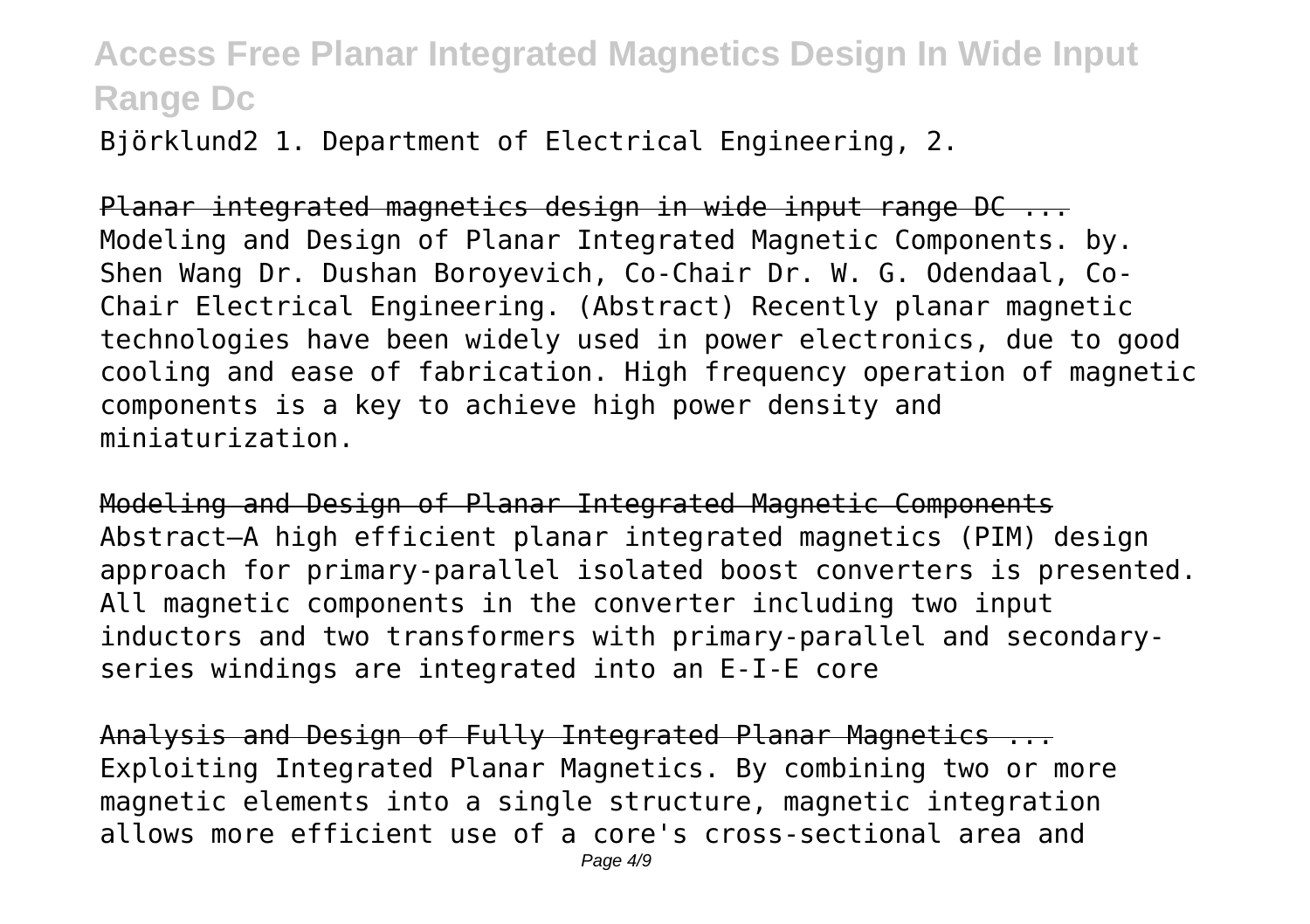reduces the need for core material. Majid Dadafshar, Principal Engineer, and John Gallagher, Applications Engineer, Pulse (Power Divi. Jan 01, 2005.

Exploiting Integrated Planar Magnetics | Power Electronics Abstract. The trend toward high power density, high operating frequency, and low profile in power converters has exposed a number of limitations in the use of conventional wirewound magnetic component structures. Transformers made of the planar principle eliminate virtually some shortcomings of old‐fashioned wire wound types, and thus planar magnetics, has in recent years, become increasingly popular in high frequency power converters.

Advances in Planar and Integrated Magnetics — DTU Research ... It is applicable for any power rating where size is critical, ideal with planar transformers, and design reconfiguration is not necessary as the platform is standardized. Typically, integrated magnetic structures are ideal for use in topologies within the range of 50 W to 200 W.

The Pros and Cons of Integrated Magnetics - Technical Articles structure that houses all power magnetic functions, including input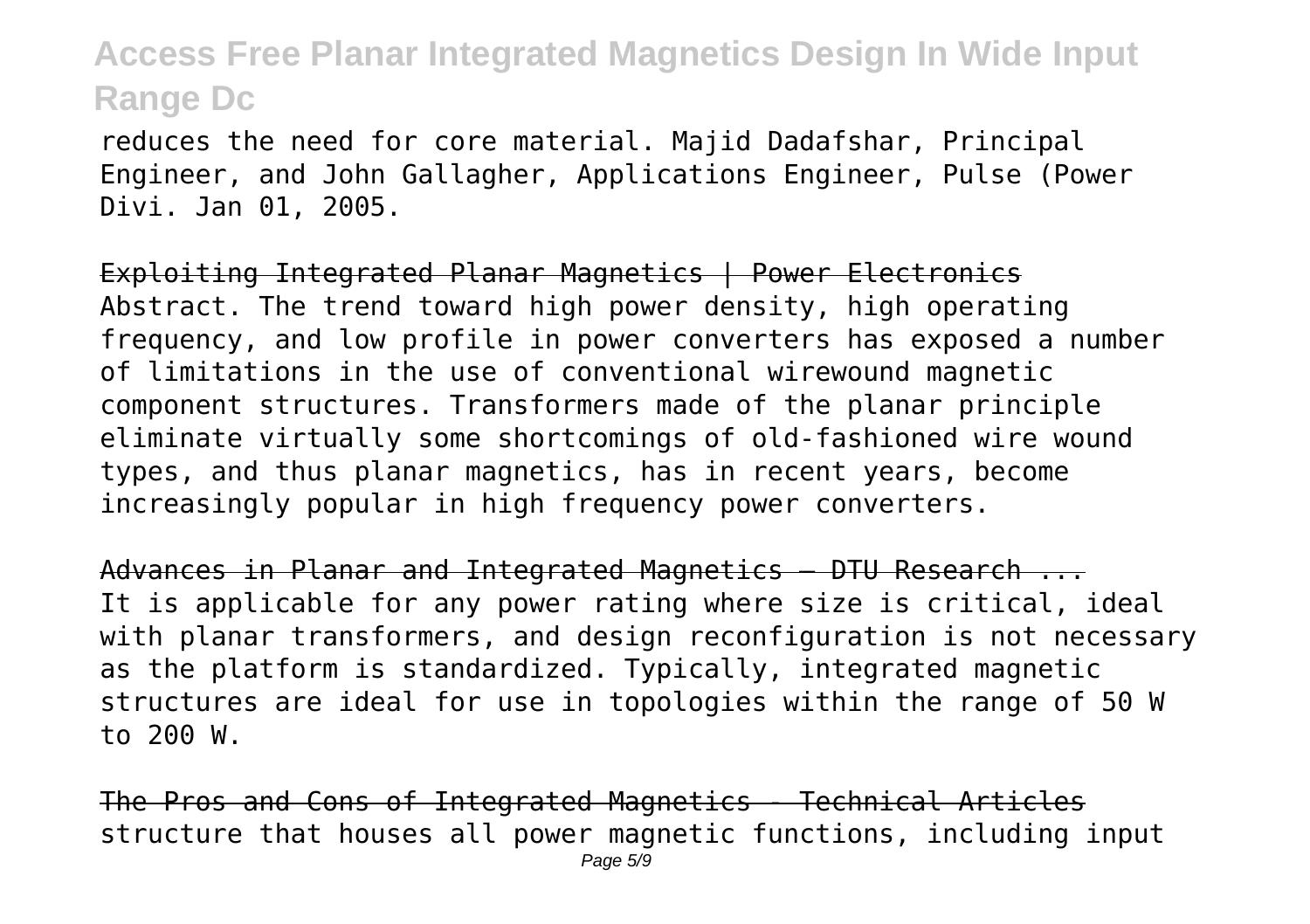filter inductance. Planar means to control leakage inductances between inductive windings are also presented for control and reduction of AC ripple current magnitudes. I. INTRODUCTION NE of the more interesting magnetic design techniques in practice today by power supply engineers is the

Multi-Chambered Planar Magnetics Design Techniques To this end, high switching frequency integrated converters, and especially Printed-Circuit-Board (PCB) –integrated devices, could embody an interesting paradigm. This however raises new challenges, in particular regarding the need for low-profile, planar, components.

Modelling of a Planar Magnetic Component for PCB-Integration An Introduction to Integrated Magnetics. October 06, 2020 by Anushree Ramanath. With an increasing need to design compact and highly efficient devices, design engineers are constantly looking for ways to develop techniques that integrate multiple electronic circuit functions. This concept of combining multiple components into one directly helps reduce the overall physical size and parts count in a power electronic device while offering a plethora of performance benefits and real-world ...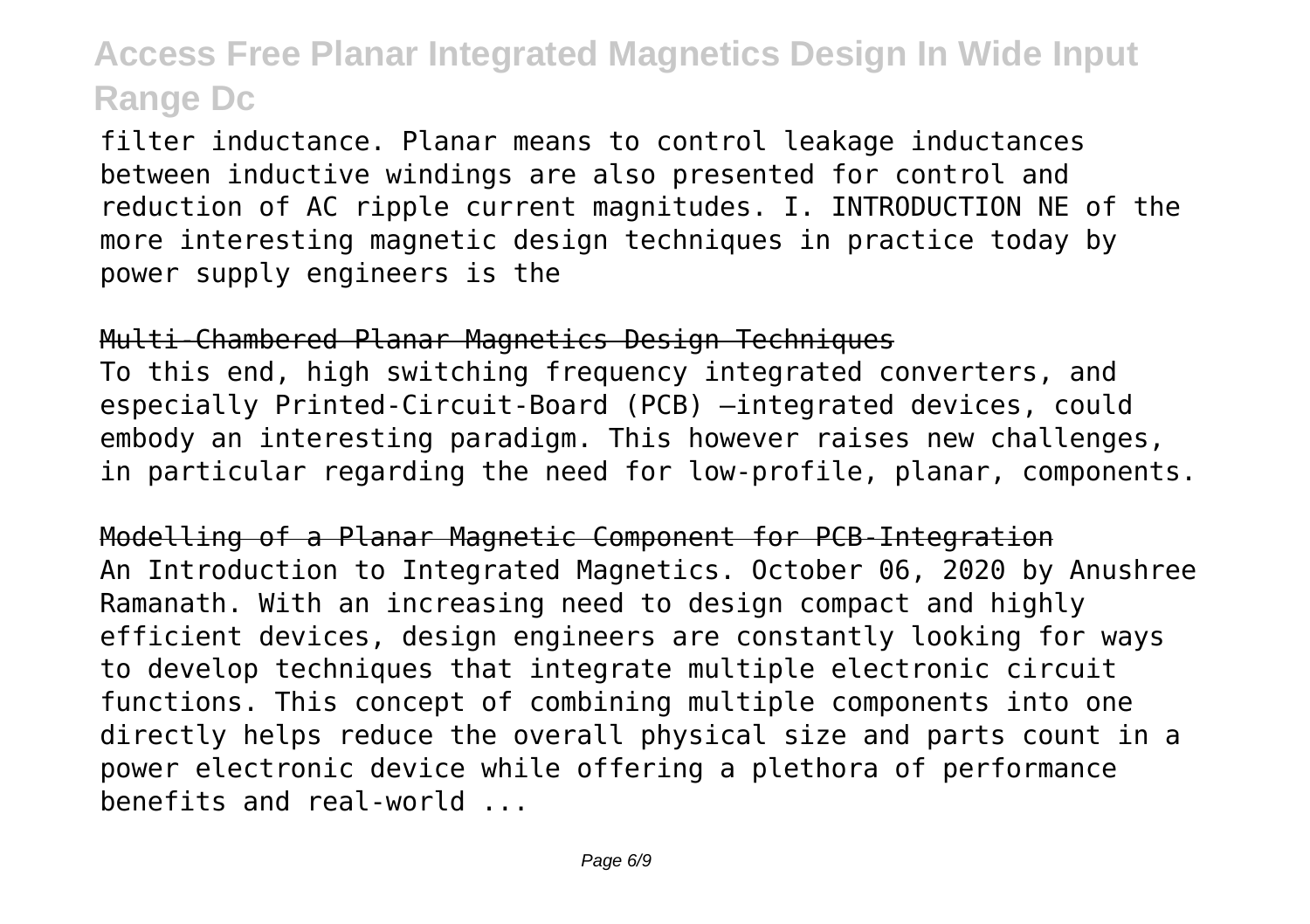An Introduction to Integrated Magnetics - Technical Articles Planar magnetic components consisting of a ferrite magnetic core and numerous conductor/insulation layers have been used for many years in switched mode power supplies (SMPS). These devices power PCs, TVs, charge mobile devices and are critical components of automotive electronics and telecommunications systems.

You Can't Use Simulation to Design Planar Magnetic ... 25 Watt DC/DC converter using integrated Planar Magnetics (designed in cooperation with PEI Technologies, Ireland)

25 W DC/DC converter using integrated planar magnetics Planar Magnetic Design Abstract:Excelsys Technologies concentrates on the design of AC/DC designs and in many of these designs the output stage will be a synchronous buck. This paper focuses on the design procedure for optimizing planar inductor design in Point of Load (POL) application.

#### Planar Magnetic Design

Orthogonal Winding Structures and Design for Planar Integrated Magnetics Abstract: This paper presents a new winding design and implementation method for planar integrated magnetics (IM) to achieve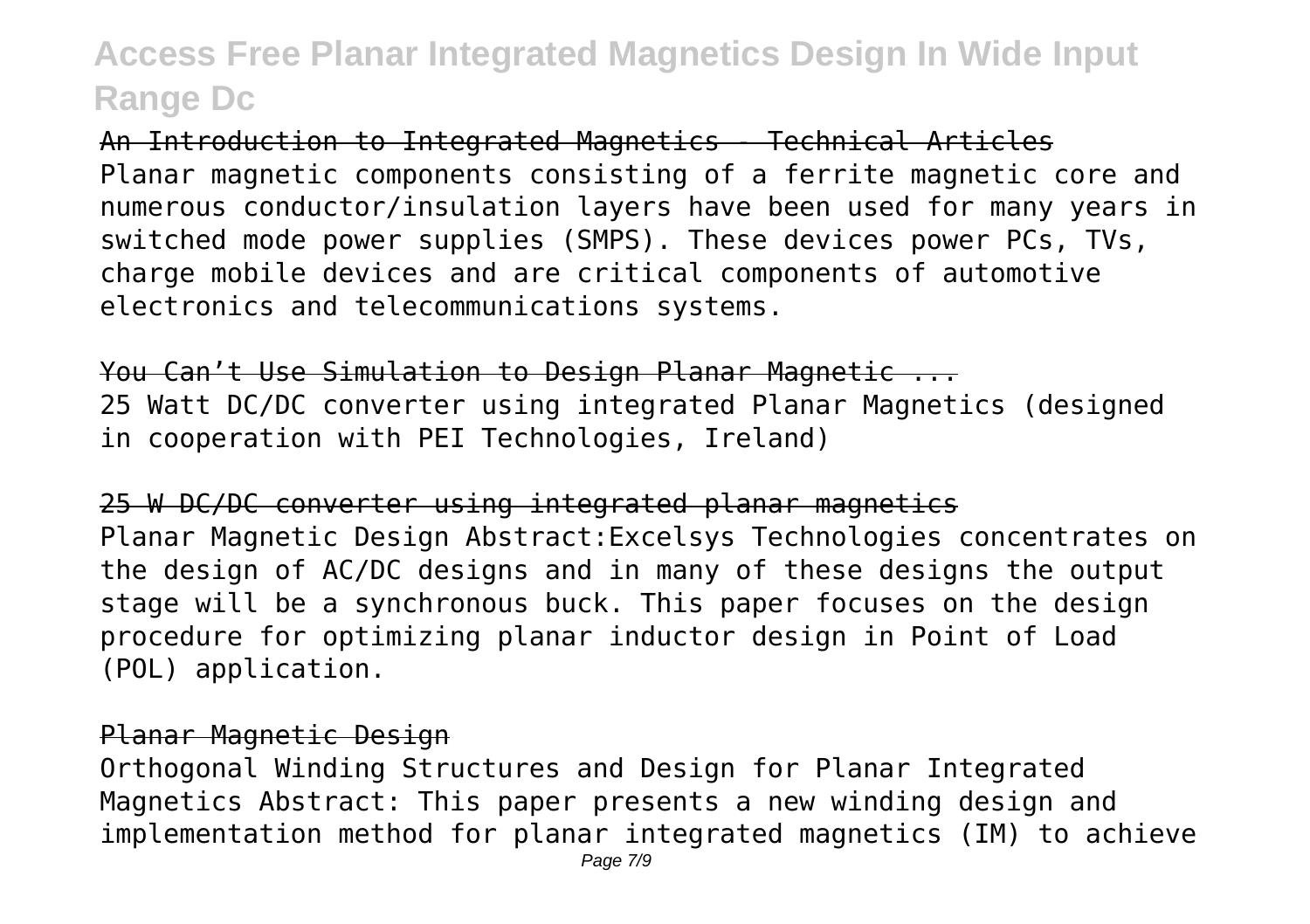high efficiency and high power density.

Orthogonal Winding Structures and Design for Planar ... Planar transformers and inductors are now being integrated right on the main PC board. Design engineers are pushing the operating frequency higher and higher to where it is commonplace to operate at frequency range between 250-500kHz. As the frequency increases the power supplies are getting smaller and smaller.

#### Chapter 20 Planar Transformers

We specialize in the technical design, engineering and manufacturing of multi-segmented, circular and linear (planar) Halbach arrays and Halbach-type magnetic assemblies, providing multiple pole configurations with high-field concentrations and high-uniformity. Halbach Cylinder - Circular Halbach Arrays

#### Halbach Array - Integrated Magnetics

A high efficient planar integrated magnetics (PIM) design approach for primary parallel isolated boost converters is presented. All magnetic components in the converter including two input inductors and two transformers with primary-parallel and secondary-series windings are integrated into an E-I-E core geometry.